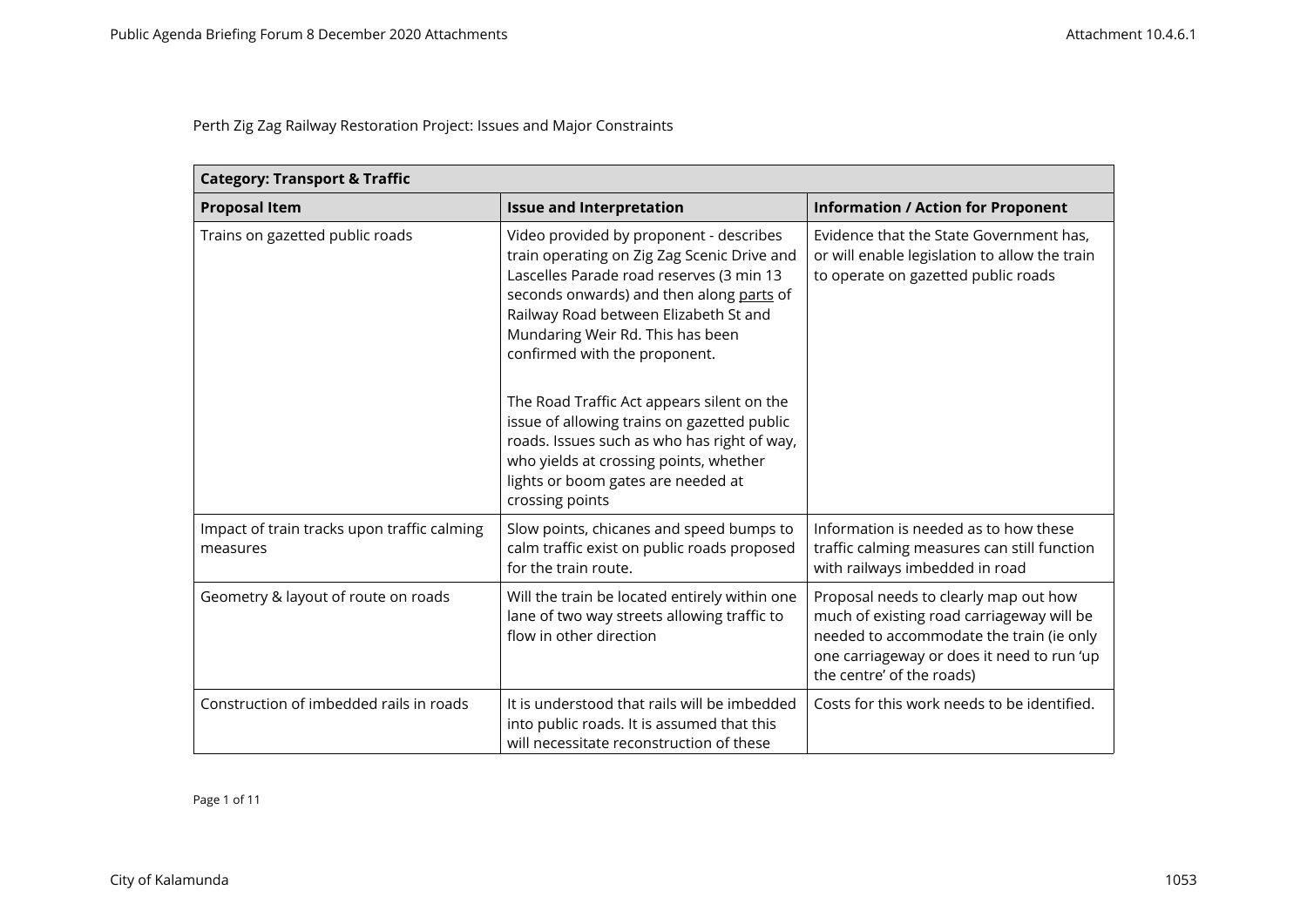| <b>Category: Transport &amp; Traffic</b>                  |                                                                                                                                                                                                                                                                                                                                                                                                                                                                                                                                                  |                                                                                                                                                                                                      |
|-----------------------------------------------------------|--------------------------------------------------------------------------------------------------------------------------------------------------------------------------------------------------------------------------------------------------------------------------------------------------------------------------------------------------------------------------------------------------------------------------------------------------------------------------------------------------------------------------------------------------|------------------------------------------------------------------------------------------------------------------------------------------------------------------------------------------------------|
| <b>Proposal Item</b>                                      | <b>Issue and Interpretation</b>                                                                                                                                                                                                                                                                                                                                                                                                                                                                                                                  | <b>Information / Action for Proponent</b>                                                                                                                                                            |
|                                                           | roads to support the rails on a firm, load<br>bearing base.                                                                                                                                                                                                                                                                                                                                                                                                                                                                                      |                                                                                                                                                                                                      |
| Change in Maintenance costs on roads                      | When the City needs to resurface roads, it<br>is assumed that additional costs will be<br>incurred in removing and re-laying the<br>rails.                                                                                                                                                                                                                                                                                                                                                                                                       | Indication from proponent as to their view<br>as to which party will bear the incremental<br>costs of maintenance                                                                                    |
| Security & Safety on Zig Zag Scenic Drive                 | If the City determines to keep Zig Zag<br>Scenic Drive closed to vehicles, then the<br>Train proposal will need to consider and<br>advise methods of ensuring that barriers in<br>place are opened and closed during each<br>train passage.<br>If the City determines to re-open Zig Zag<br>Scenic Drive to vehicles, there is a potential<br>conflict between downhill travelling<br>vehicles and uphill travelling train where<br>the road will be blocked due to insufficient<br>width to allow cars and trains to pass<br>beside each other. | Proponents to consider and advise how<br>they would address the issues in each<br>scenario.                                                                                                          |
| Safety & Security on Lascelles Parade and<br>Railway Road | It is understood that the proponent<br>propose that a system of boom gates will<br>be deployed each time the train needs to<br>travel along these roads.                                                                                                                                                                                                                                                                                                                                                                                         | Indication from proponent as to the<br>impacts upon road users who cannot<br>access roads closed during train<br>movements as well as safety issues<br>(especially in Lascelles Parade) of residents |

Page 2 of 11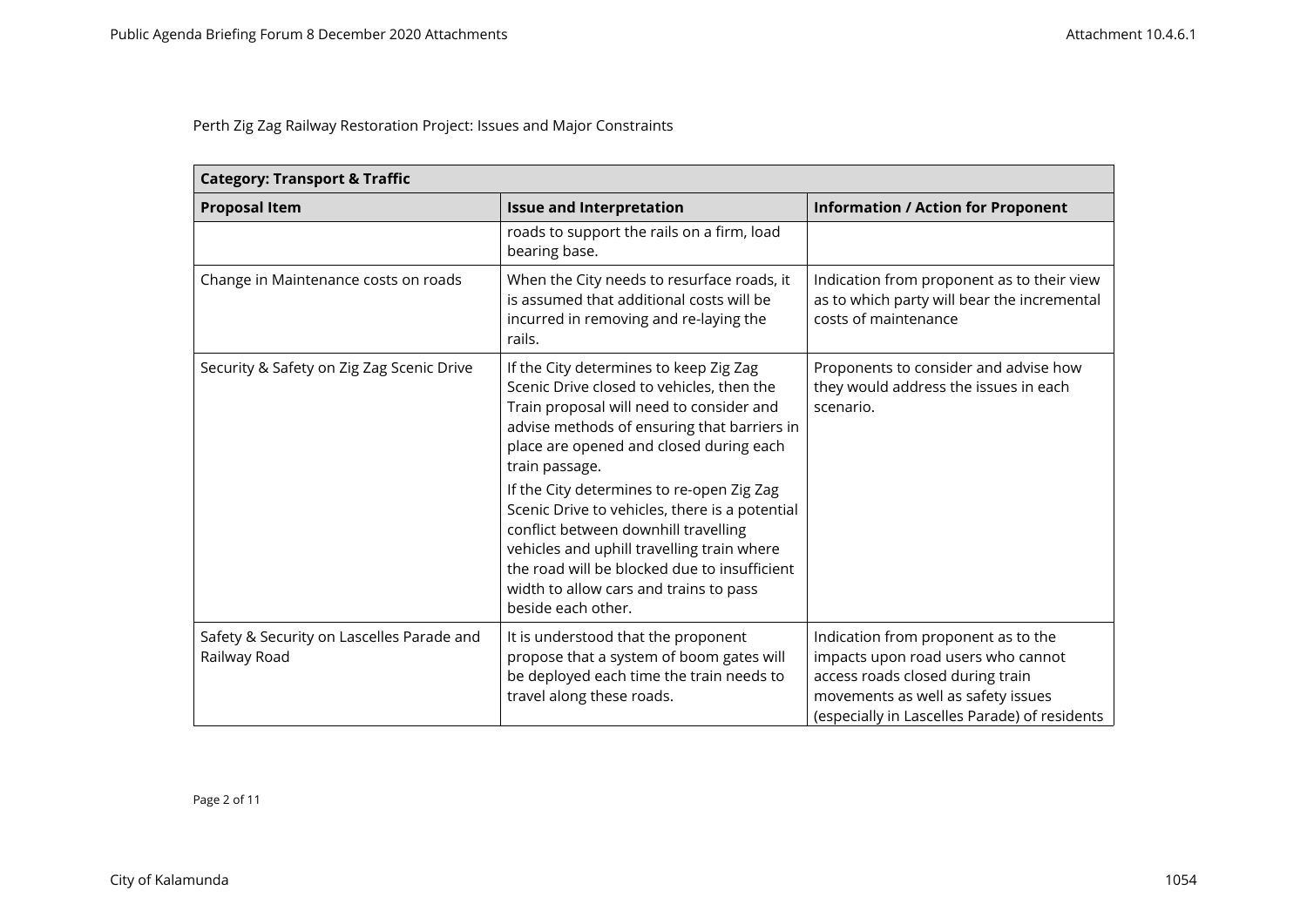| <b>Category: Transport &amp; Traffic</b> |                                 |                                                                                   |
|------------------------------------------|---------------------------------|-----------------------------------------------------------------------------------|
| <b>Proposal Item</b>                     | <b>Issue and Interpretation</b> | <b>Information / Action for Proponent</b>                                         |
|                                          |                                 | leaving their premises onto the road and<br>meeting the train as it is in transit |

Page 3 of 11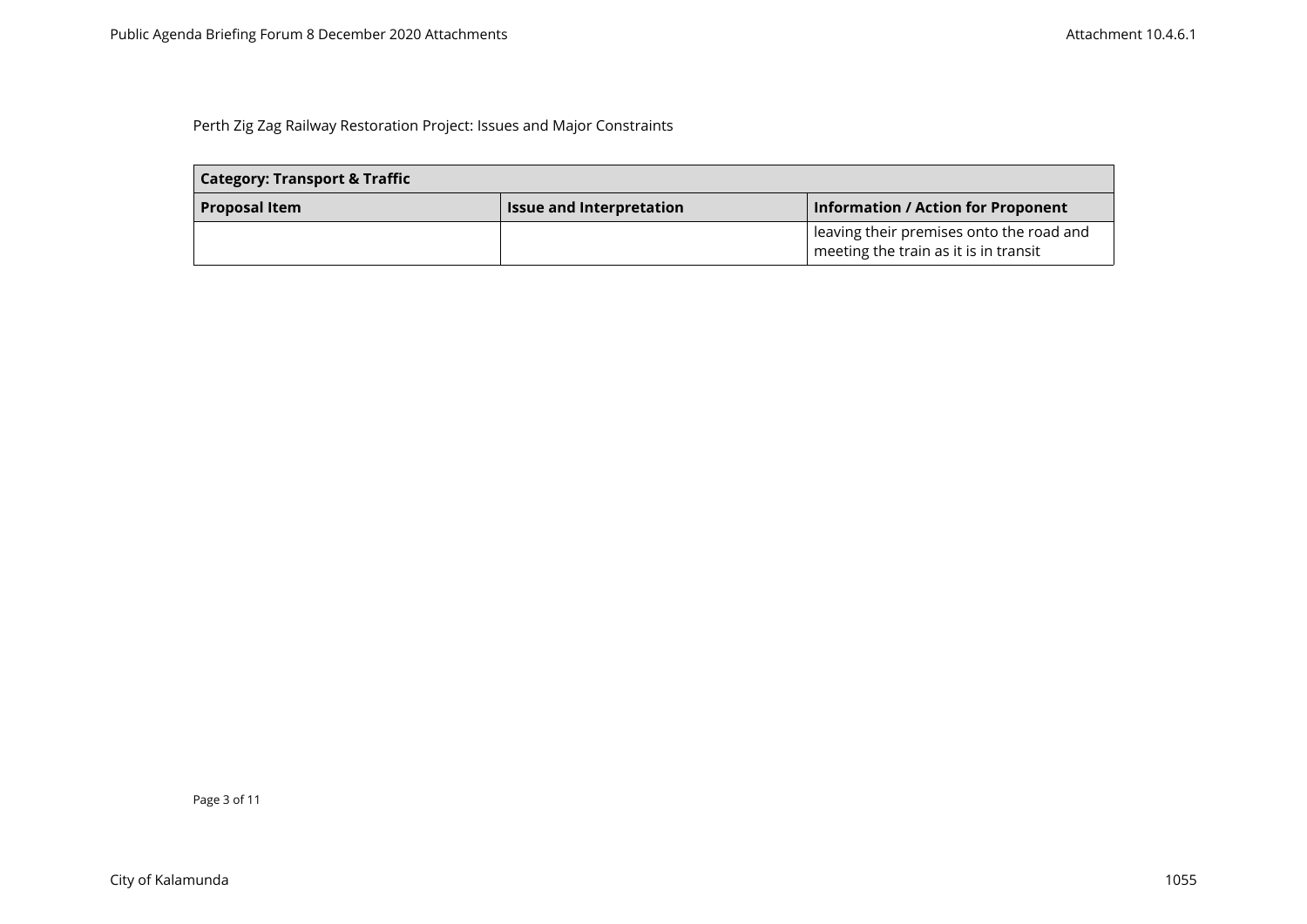| <b>Category: Environmental</b>                                                      |                                                                                                                                                                                                    |                                                                                                                                                                                                                                                        |
|-------------------------------------------------------------------------------------|----------------------------------------------------------------------------------------------------------------------------------------------------------------------------------------------------|--------------------------------------------------------------------------------------------------------------------------------------------------------------------------------------------------------------------------------------------------------|
| <b>Proposal Item</b>                                                                | <b>Issue and Interpretation</b>                                                                                                                                                                    | <b>Information / Action for Proponent</b>                                                                                                                                                                                                              |
| Impact upon of existing flora and fauna<br>within the Gooseberry Hill National Park | It is proposed that a large deck be built<br>extending the scale of the existing car park<br>on Zig Zag Scenic Drive and it is claimed<br>that this will not have an impact on the<br>environment. | The City needs to understand how such a<br>large covering of the vegetation below in<br>the National Park can continue to sustain<br>the local biodiversity given assumed<br>reduction in sunlight and rain immediately<br>under the deck.             |
|                                                                                     | 8 min 30 seconds into video shows scale of<br>proposed deck                                                                                                                                        |                                                                                                                                                                                                                                                        |
|                                                                                     |                                                                                                                                                                                                    |                                                                                                                                                                                                                                                        |
| Impact of existing flora and fauna within<br>the old Railway Reserve                | A significant amount of trees and<br>vegetation have grown over the corridor<br>that the old train used, which if this<br>corridor is to be re-used then suggests that<br>clearing is needed.      | Mapping would need to be provided<br>outlining the actual route of the railway<br>through this reserve, cognisant of existing<br>pedestrian and cycle trails that will need to<br>be maintained and impacts upon existing<br>flora and fauna examined. |

Page 4 of 11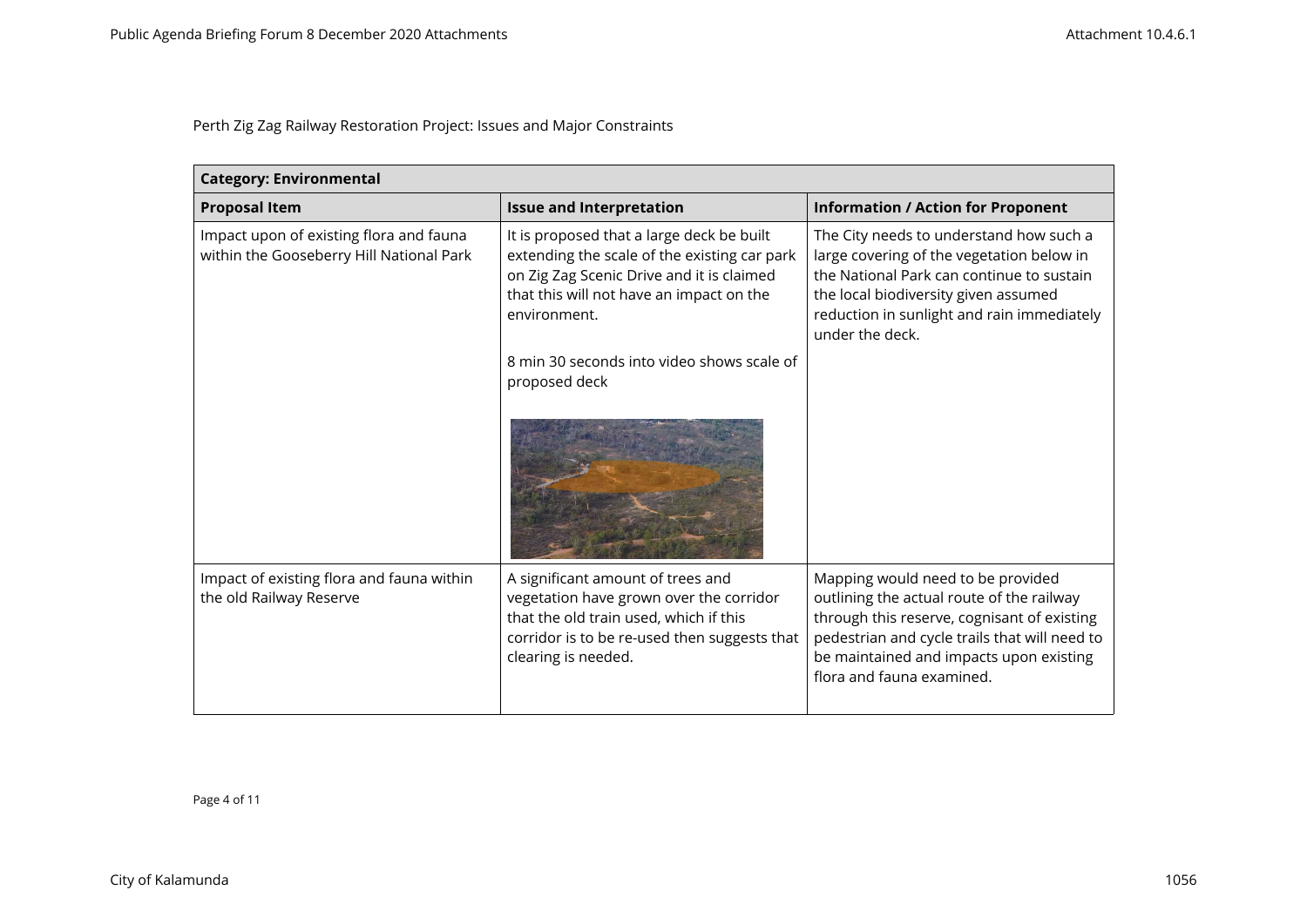| <b>Category: Land</b>                                                    |                                                                                                                                                                                                                                                                                                                                                                                                       |                                                                                                                                                                               |
|--------------------------------------------------------------------------|-------------------------------------------------------------------------------------------------------------------------------------------------------------------------------------------------------------------------------------------------------------------------------------------------------------------------------------------------------------------------------------------------------|-------------------------------------------------------------------------------------------------------------------------------------------------------------------------------|
| <b>Proposal Item</b>                                                     | <b>Issue and Interpretation</b>                                                                                                                                                                                                                                                                                                                                                                       | <b>Information / Action for Proponent</b>                                                                                                                                     |
| Assessment of track route where it passes<br>close to existing buildings | The proponent has clarified with the City<br>that the proposed rail route between<br>Elizabeth Street and Mundaring Weir Road<br>will bypass existing buildings, however it is<br>uncertain if this is feasible from a<br>topography point of view (noting level<br>changes between the History Village and<br>Railway Rd)                                                                            | Proposals will need to consider and advise<br>the proposed route through this area and<br>if any existing buildings are impacted by<br>the route.                             |
| Land Requirements for Operations and<br>Maintenance                      | Setting aside the actual land take up for<br>the railway route, the City understands<br>that land would be required for the<br>necessary supporting infrastructure for the<br>project such as train stabling and sheds,<br>administration, maintenance, car parking<br>at key stations, platforms and associated<br>infrastructure at key stations (including<br>bus pick up and drop off facilities) | Proposals to identify suitable locations for<br>these facilities and what potential land<br>tenure arrangements would need to be<br>entered into.                             |
| Land owner approvals & conditions                                        | The proposed route (and any necessary<br>other land for support facilities) will<br>traverse a multiple of land tenures -<br>Crown Land under care and control<br>of DBCA<br>Crown Land (reserves) under care<br>and control of the City of<br>Kalamunda                                                                                                                                              | Proposal should indicate that the relevant<br>land owner(s) and steward(s) have<br>provided their consent or in principle<br>consent and conditions for use of the<br>land(s) |

Page 5 of 11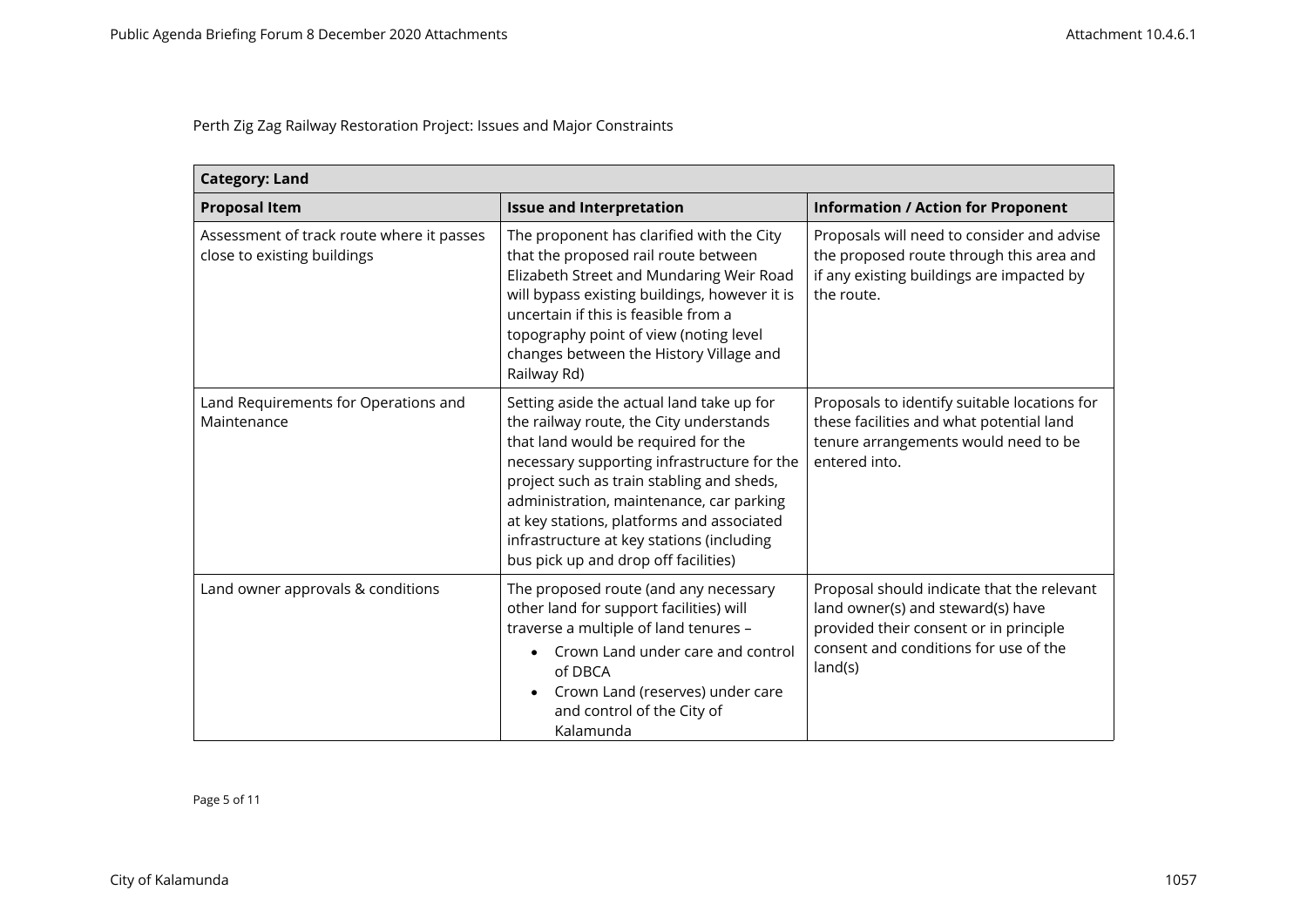| <b>Category: Land</b>                                       |                                                                                                                                                                    |                                                                                                                                                                                                                                                                                                                                                                                                                                              |
|-------------------------------------------------------------|--------------------------------------------------------------------------------------------------------------------------------------------------------------------|----------------------------------------------------------------------------------------------------------------------------------------------------------------------------------------------------------------------------------------------------------------------------------------------------------------------------------------------------------------------------------------------------------------------------------------------|
| <b>Proposal Item</b>                                        | <b>Issue and Interpretation</b>                                                                                                                                    | <b>Information / Action for Proponent</b>                                                                                                                                                                                                                                                                                                                                                                                                    |
|                                                             | Freehold Land                                                                                                                                                      |                                                                                                                                                                                                                                                                                                                                                                                                                                              |
| Planning Consent - City                                     | It appears that the proposed activity,<br>where it passes through the Kalamunda<br>Town Centre is inconsistent with the<br>adopted Kalamunda Activity Centre Plan. | The proponent is required to undertake<br>further discussions with the City's<br>Development Services team to develop a<br>position in that regard                                                                                                                                                                                                                                                                                           |
| <b>State Agency Issues</b>                                  | The City recognises that this proposal will<br>need consideration by many State<br>agencies.                                                                       | Proponents would need to demonstrate<br>that the views of State Agencies have been<br>sought on the proposal including, but not<br>limited to:<br>Department of Biodiversity,<br><b>Conservation and Attractions</b><br>Department of Planning and Land<br>Heritage<br>Department of Water and<br>$\bullet$<br>Environmental Regulation<br>Department of Fire and Emergency<br>$\bullet$<br>Services<br>Department of Transport<br>$\bullet$ |
| Assumed use of existing car park at<br>Kalamunda Water Park | The proponent proposes using existing car<br>parking used for Kalamunda Water Park to<br>satisfy parking demand for the proposed<br>artists village.               | Further parking demand analysis would be<br>required to ascertain if this is viable                                                                                                                                                                                                                                                                                                                                                          |

Page 6 of 11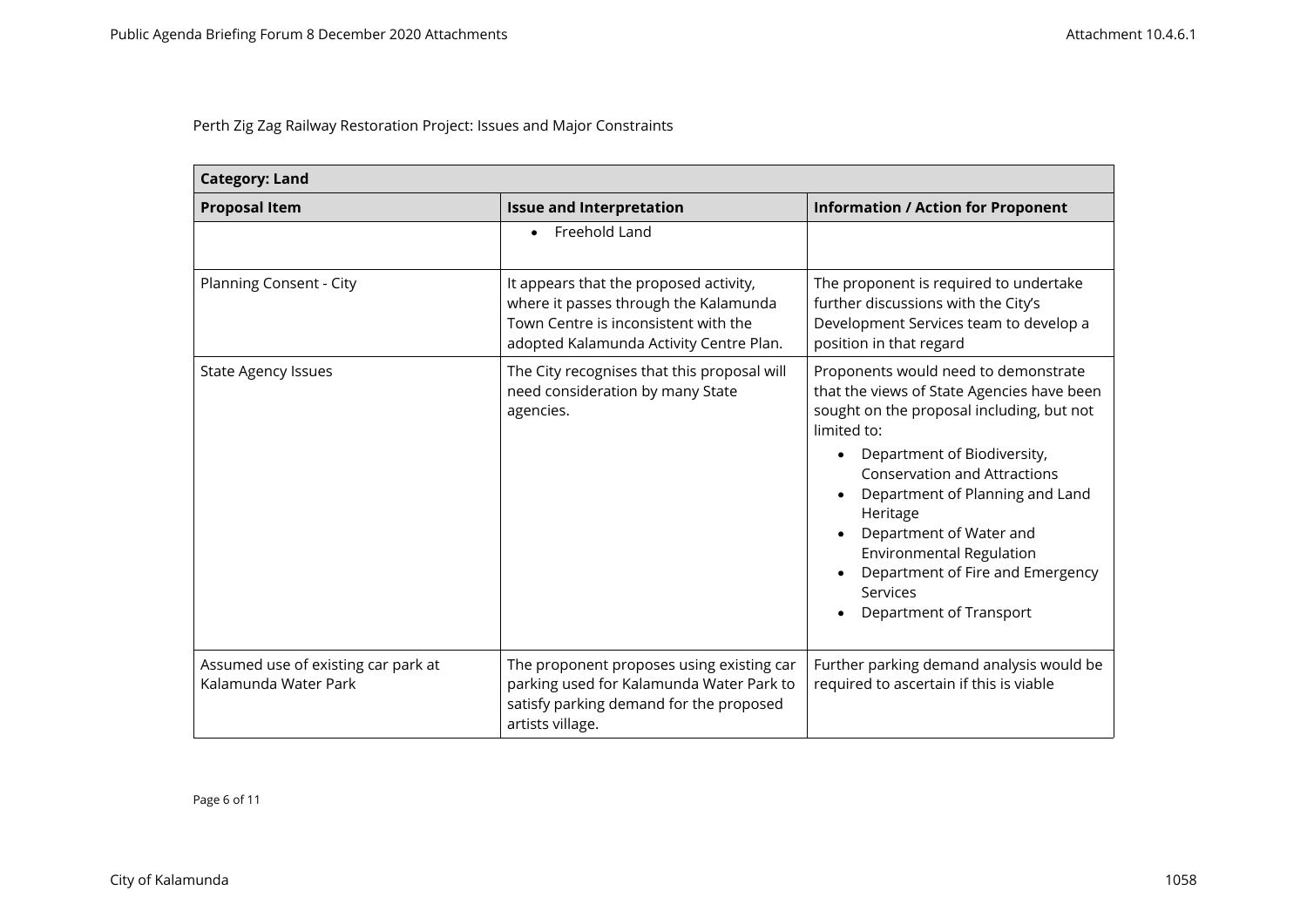| <b>Category: Land</b> |                                                                                   |                                           |
|-----------------------|-----------------------------------------------------------------------------------|-------------------------------------------|
| <b>Proposal Item</b>  | <b>Issue and Interpretation</b>                                                   | <b>Information / Action for Proponent</b> |
|                       | Proposed artists village discussion in video<br>- 5 min 40 seconds into the video |                                           |

Page 7 of 11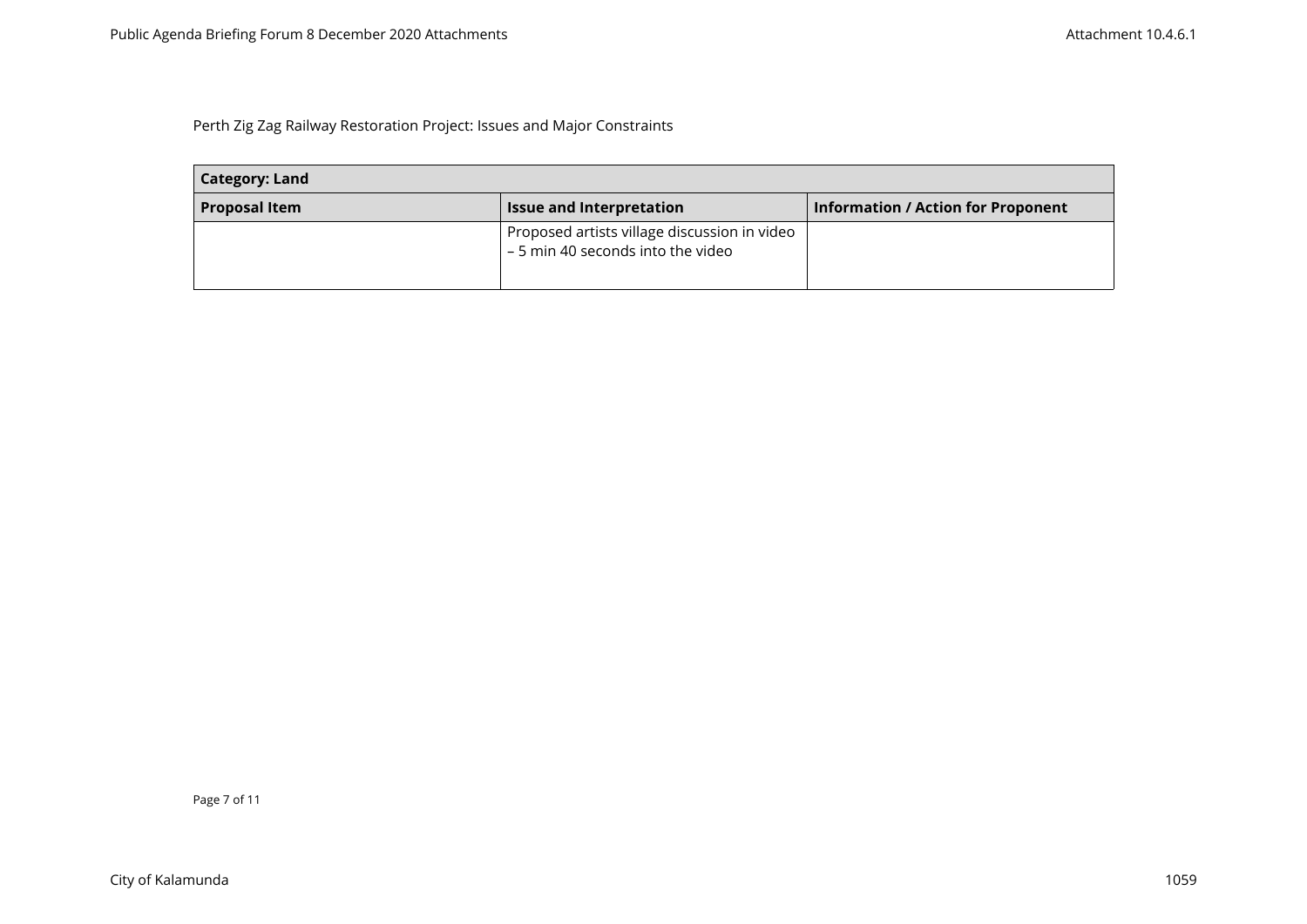| <b>Category: Safety / Bushfire</b>                                                                                                       |                                                                                                                                                                                                        |                                                                                                                                                                                                                                                                                                                                                                                     |
|------------------------------------------------------------------------------------------------------------------------------------------|--------------------------------------------------------------------------------------------------------------------------------------------------------------------------------------------------------|-------------------------------------------------------------------------------------------------------------------------------------------------------------------------------------------------------------------------------------------------------------------------------------------------------------------------------------------------------------------------------------|
| <b>Proposal Item</b>                                                                                                                     | <b>Issue and Interpretation</b>                                                                                                                                                                        | <b>Information / Action for Proponent</b>                                                                                                                                                                                                                                                                                                                                           |
| Pedestrians, Cyclists, Vehicles and Train<br>using the same shared space (including<br>roads, road crossings and old railway<br>reserve) | Concerns that the operation of the railway<br>will increase risk of accidents between<br>users of these spaces                                                                                         | Consideration needs to be given to how<br>the safety of pedestrians, cyclists and<br>vehicles will be safeguarded during the<br>passage of the train past them                                                                                                                                                                                                                      |
| Minimal bushfire risk from train                                                                                                         | The video discusses a new 'eco steam train'<br>that is claimed to not present a bush fire<br>risk. However the video doesn't provide<br>evidence of such a train in operation to<br>validate the claim | Detail needed to demonstrate that the 'eco<br>steam train' does not present an undue<br>risk to causing bushfires. This can take the<br>form of either banning train movements<br>during declared Fire Ban days or satisfying<br>the conditions to achieve an exemption<br>from operating during declared Fire Ban<br>Days in accordance with s22C of the<br>Bushfire Act 1954 (WA) |

Page 8 of 11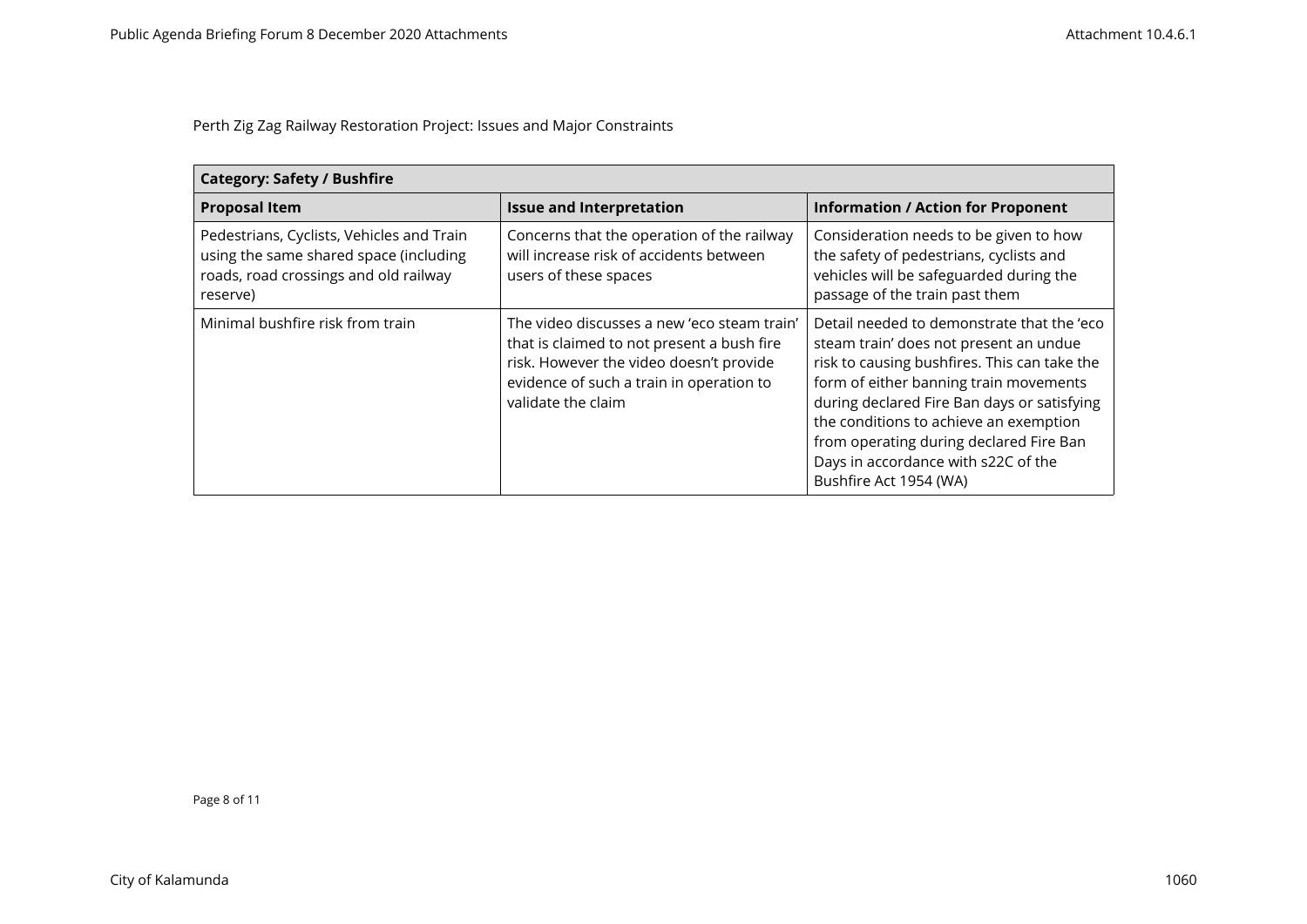| <b>Category: Amenity</b>                                 |                                                                                                                                                                                 |                                                                                                                                    |
|----------------------------------------------------------|---------------------------------------------------------------------------------------------------------------------------------------------------------------------------------|------------------------------------------------------------------------------------------------------------------------------------|
| <b>Proposal Item</b>                                     | <b>Issue and Interpretation</b>                                                                                                                                                 | <b>Information / Action for Proponent</b>                                                                                          |
| Visual and noise amenity for residents and<br>businesses | Residents and business living and<br>operating in areas immediately impacted<br>by the visual and noise impacts of the<br>railway operations will be of concern to the<br>City. | Proponents would be required to<br>undertake acoustic studies to illustrate<br>anticipated impacts on residents and<br>businesses. |
| <b>Operating Hours</b>                                   | Proponents are to consider the amenity of<br>residents and businesses for proposed<br>operations during daylight, twilight and<br>night time and weekdays versus weekends.      | This would require a proposed timetable<br>indicating the number of services over<br>operating days                                |
| Delays to traffic at crossing points                     | Where the railway crosses adjacent streets<br>to the railway route, it is assumed that cars<br>will be required to give way.                                                    | Further information is needed as to the<br>number of train crossings each road per<br>day and anticipated delay caused             |

Page 9 of 11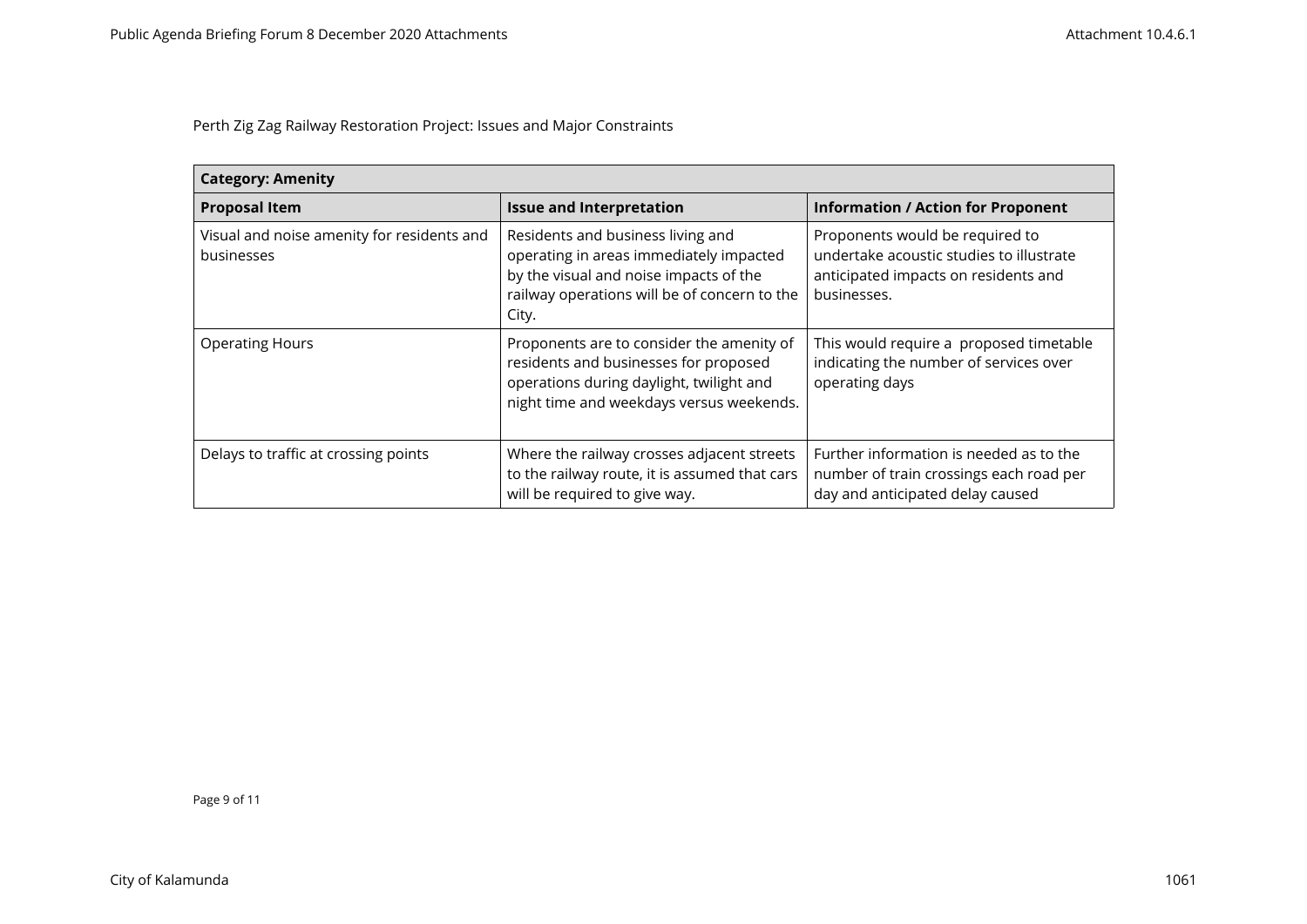| <b>Category: Business / Risk</b>               |                                                                                                                                                                                                                                                                                                                                                                                                                                                                                                                               |                                                                                                                                                                                                                                                                                                                                                                                                                                                                                                                                                                                                                                                                                                                           |
|------------------------------------------------|-------------------------------------------------------------------------------------------------------------------------------------------------------------------------------------------------------------------------------------------------------------------------------------------------------------------------------------------------------------------------------------------------------------------------------------------------------------------------------------------------------------------------------|---------------------------------------------------------------------------------------------------------------------------------------------------------------------------------------------------------------------------------------------------------------------------------------------------------------------------------------------------------------------------------------------------------------------------------------------------------------------------------------------------------------------------------------------------------------------------------------------------------------------------------------------------------------------------------------------------------------------------|
| <b>Proposal Item</b>                           | <b>Issue and Interpretation</b>                                                                                                                                                                                                                                                                                                                                                                                                                                                                                               | <b>Information / Action for Proponent</b>                                                                                                                                                                                                                                                                                                                                                                                                                                                                                                                                                                                                                                                                                 |
| Comprehensive business case for the<br>project | Proponents would <b>only</b> need to consider<br>this matter if they are developing a<br>Business Model that proposes:<br>investment by the City in either<br>funding (capital and/or operating<br>costs), or<br>in kind donation of staff time or<br>access to land or other resources of<br>the City at less than commercial<br>rates;<br>otherwise the City would consider the<br>application as if it was a "private<br>development" and not assess as part of<br>any approval the financial viability of the<br>project. | A business case will need to be provided<br>that includes consideration of:<br>Market research to support<br>$\bullet$<br>anticipated patronage at proposed<br>price points, including risk analysis<br>Risk analysis of all regulatory<br>$\bullet$<br>approvals<br>Proof that the 'eco train' concept is<br>$\bullet$<br>technically viable<br>Comprehensive community<br>$\bullet$<br>engagement process<br>Capital investment plan and<br>$\bullet$<br>funding<br>Operating cost model including risk<br>٠<br>analysis of using volunteer<br>workforce<br>Marketing<br>$\bullet$<br>Governance and company structure<br>٠<br>Proposed support required of City<br>of Kalamunda<br>Timeframe to implement<br>$\bullet$ |
| Public Liability Insurance                     | The City would need to be satisfied that<br>the project can procure Public Liability<br>Insurance of a level that will cover<br>reasonably foreseen events in<br>consideration of the issues raised earlier.                                                                                                                                                                                                                                                                                                                  | Proponent would need to provide evidence<br>from Insurance Brokers that Public Liability<br>Insurance can be provided and the<br>limitations and exclusions upon this<br>coverage.                                                                                                                                                                                                                                                                                                                                                                                                                                                                                                                                        |

Page 10 of 11